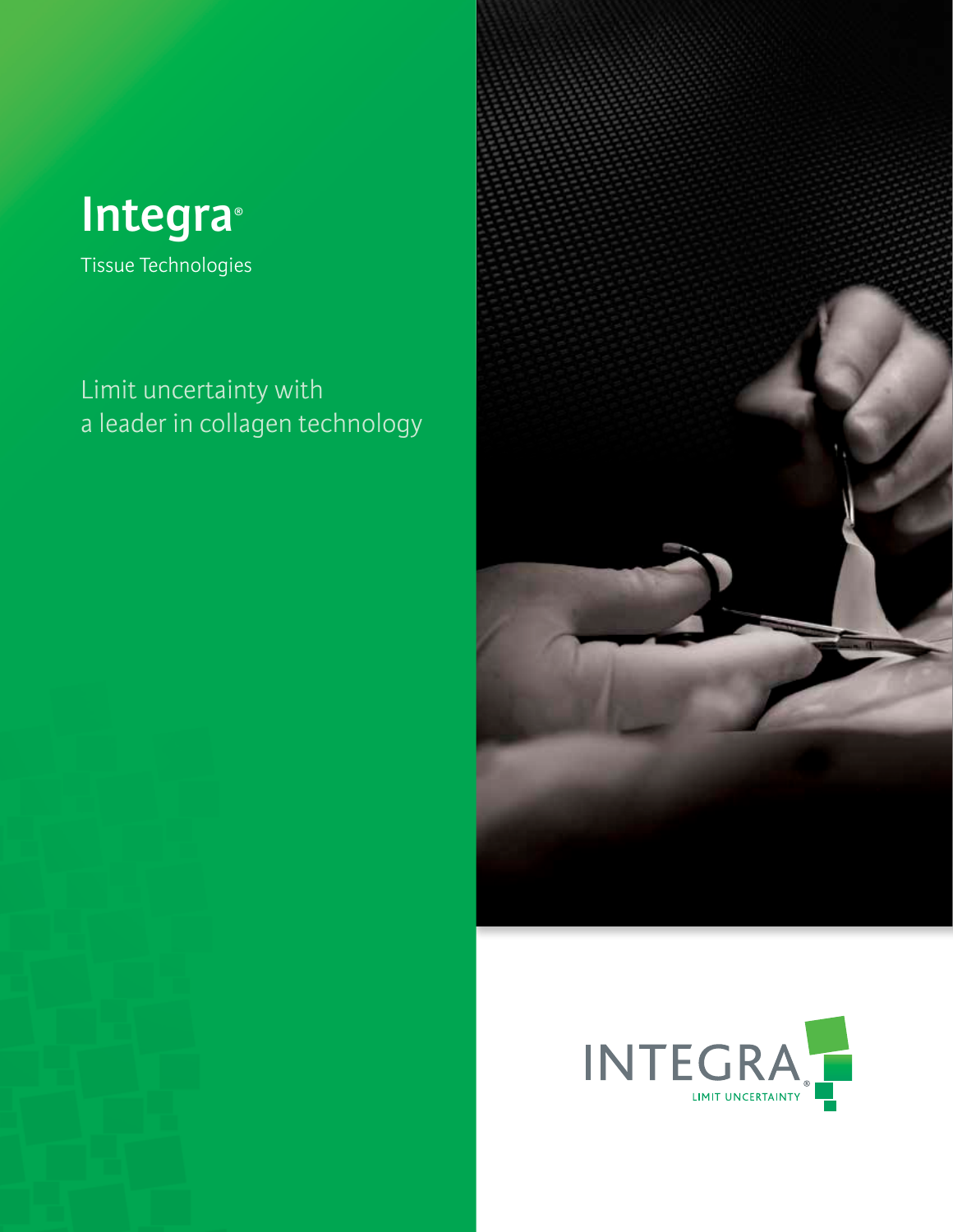**Integra®** Dermal Regeneration Template

# **PriMatrix®** Dermal Repair Scaffold

## **A Pioneer in Regenerative Medicine**

Integra LifeSciences, a wordwide leader in medical technology, has offered innovative solutions to clinicians and patients for over 25 years.

In 1996, the FDA approved the Company's first product, Integra® Dermal Regeneration Template, a collagen matrix designed as a skin replacement system for the treatment of third-degree burns. Integra® Dermal Regeneration Template was the first product approved with a claim of regeneration of dermal tissue.

Advances in material sourcing and bioprocessing methods have led to the development of PriMatrix, a dermal repair scaffold that can be repopulated by cells and revascularized while maintaining native dermal collagen architecture. Our technology has been studied by leading physicians at top teaching institutions.

Together, these products represent over 25 years of science and innovation in the development of collagen technology. Integra now offers a broad portfolio of bioengineered and extracellular matrix products for a wide range of indications including burns, trauma, limb salvage, and chronic wounds.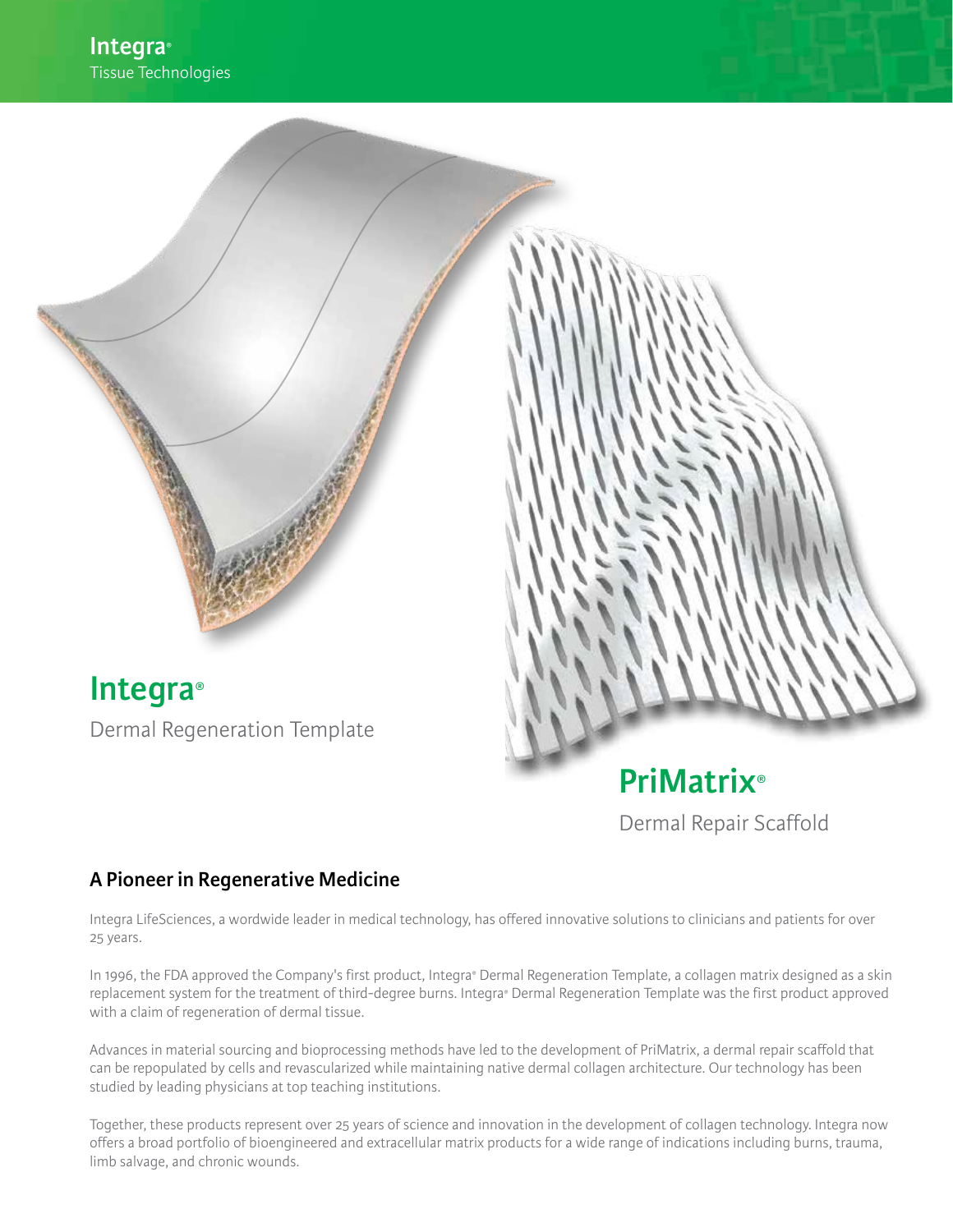## **What is Integra template?**

Integra template is an advanced bilayer matrix for dermal regeneration.

The dermal replacement layer consists of a porous, three-dimensional matrix, comprised of collagen and chondroitin-6-sulfate.

The temporary epidermal layer is made of a thin silicone layer to provide immediate wound coverage.



## **How Integra Works**



**Step 1**

Integra template is applied to a debrided wound bed.



#### **Step 3**

Simultaneously, endothelial cells from nearby vascular supply migrate into the matrix to support neovascularization and provide essential nutrients to the neodermis.



## **Step 2**

Cells migrate from the adjacent dermis into the collagen matrix where they synthesize and deposit collagen to form a neodermis.



**Step 4**

Once the neodermis has formed the staples and silicone layer are removed, typically 14 to 21 days after application.



**Step 5** A split-thickness skin graft is used for final wound closure.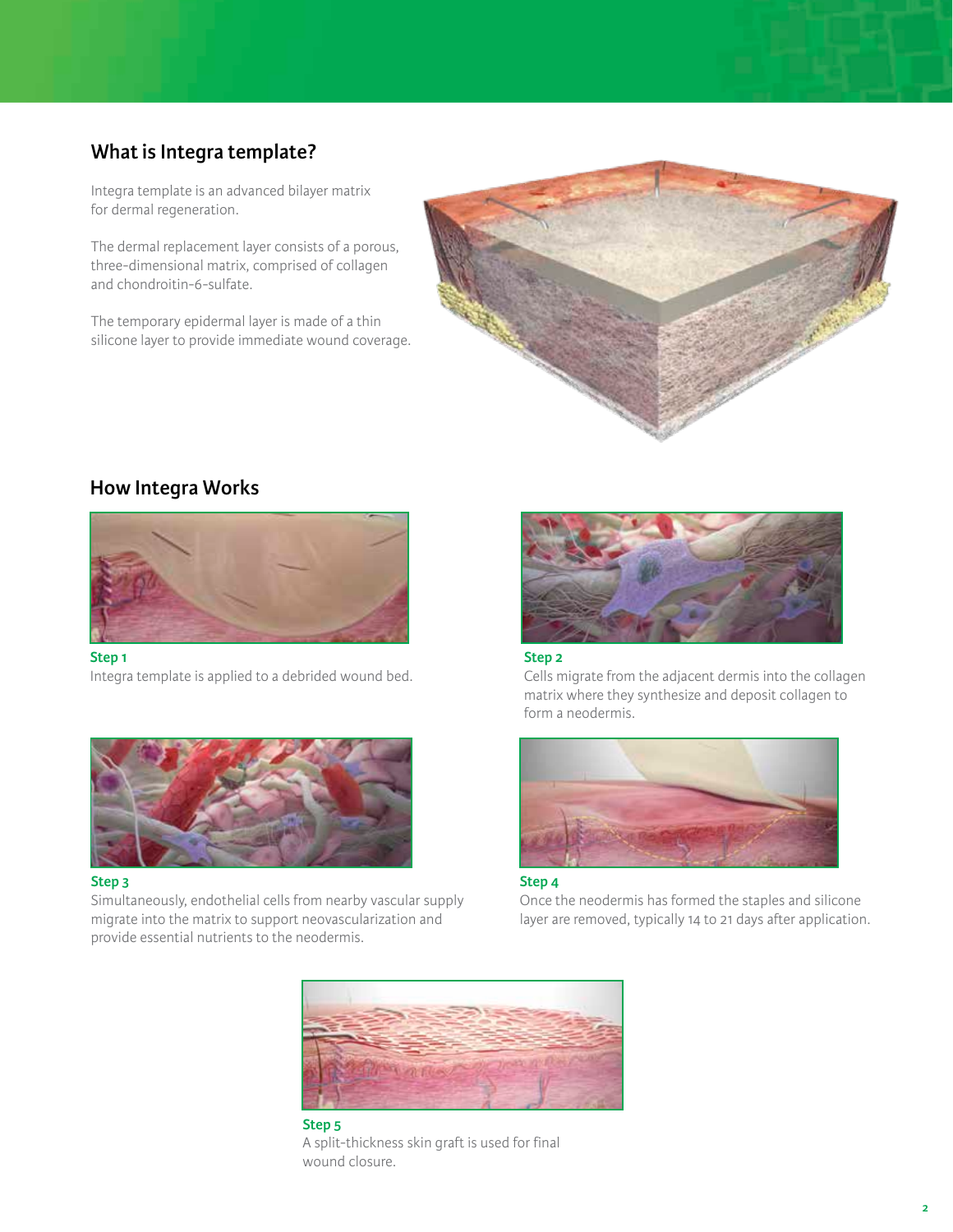## **What is PriMatrix?**

PriMatrix is a unique dermal repair scaffold for the management of a broad range of wound types, including diabetic and venous ulcers. Made of pure, all-natural collagen, this novel dermal matrix provides an ideal environment to support the cellular repopulation and revascularization processes critical in wound healing.



## **How PriMatrix Works**

PriMatrix is cell-friendly dermal collagen and acts as a scaffold for cells and bloods vessels as the body repairs the wound.



A natural dermal collagen matrix



Absorbs blood, cells and growth factors



Skin cells and blood vessels begin to grow

### **PriMatrix Collagen Scaffold**

PriMatrix is a dermal repair scaffold that is consistent and non-irritating. PriMatrix is made of all-natural Type I and Type III healing collagen.

**PriMatrix is Enriched**  When placed in the wound, blood, cells, and growth factors infiltrate the porous dermal scaffold.

**PriMatrix Supports Cellular Repopulation and Revascularization** 

Cell repopulation and blood vessel growth is critical in the healing process. Cells can migrate and multiply to repopulate the dermal repair scaffold. Small and large blood vessels can then grow throughout the collagen scaffold.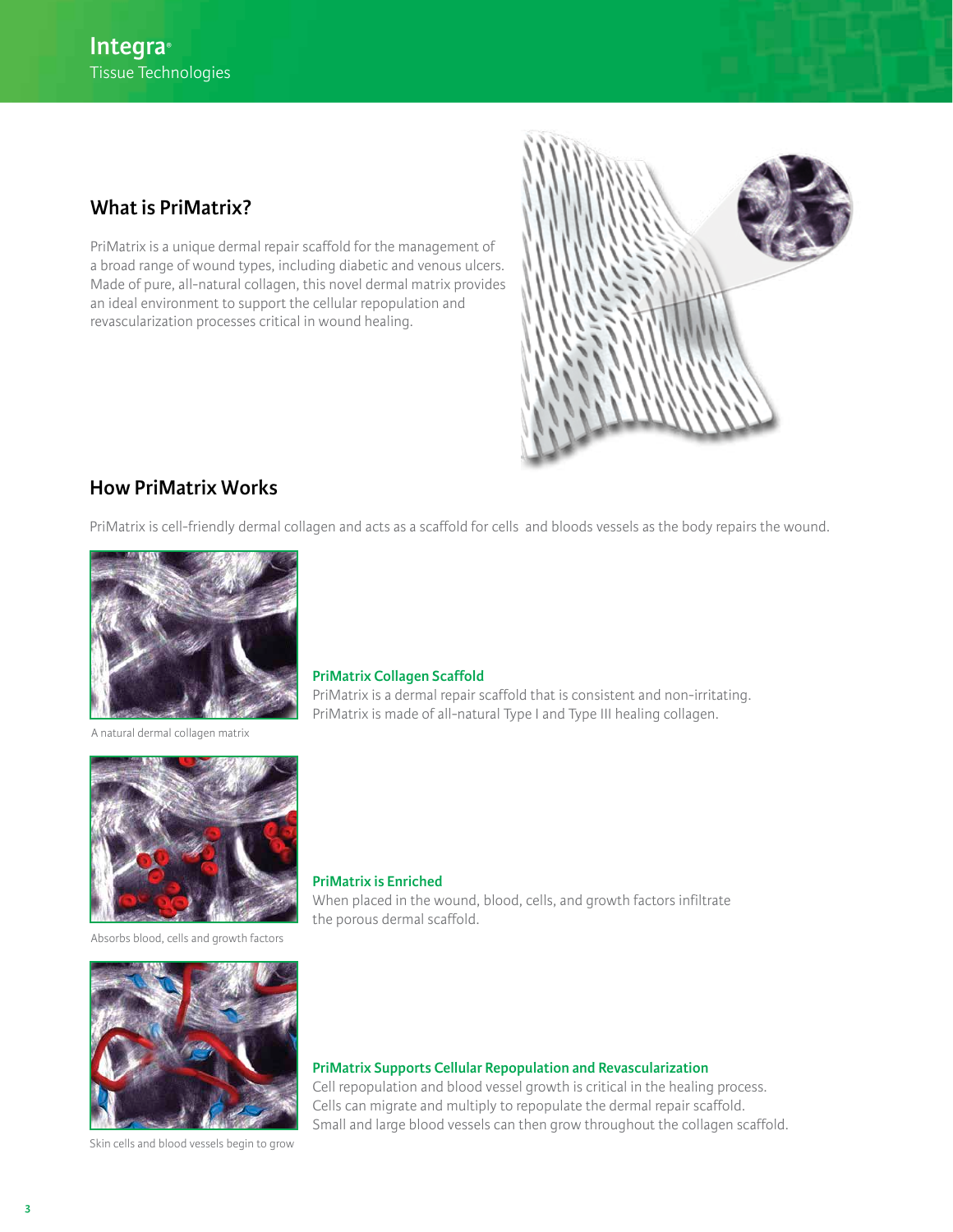## **Integra® Product Portfolio**



**Integra® Dermal Regeneration Template** The first FDA approved bilayer matrix for dermal regeneration in 3rd degree burns and scar contractures.



**Integra® Meshed Dermal Regeneration Template** The only FDA approved pre-meshed bilayer matrix for dermal regeneration in 3rd degree burn and scar contractures.



**Integra® Bilayer Wound Matrix** A bilayer matrix for a variety of wounds that provides a scaffold for cellular invasion and capillary growth.



**Integra® Meshed Bilayer Wound Matrix** A pre-meshed bilayer matrix for wound management that can be used in conjunction with negative pressure wound therapy.



**Integra® Flowable Wound Matrix**  A collagen scaffold in an easy to apply syringe for use in tunneling wounds.

# A single layer collagen matrix that supports a healing environment for wounds.

**Integra® Wound Matrix**

**Integra® Wound Matrix (Thin)** A thinner collagen matrix that supports a healing environment for wound management, including partial and full-thickness wounds and donor sites.

## **PriMatrix® Product Portfolio**







**PriMatrix® Dermal Repair Scaffold**

A unique dermal repair scaffold for the management of challenging wounds.

## **PriMatrix® Ag Dermal Repair Scaffold**

A unique antimicrobial dermal scaffold containing Ionic Silver for the management of challenging wounds.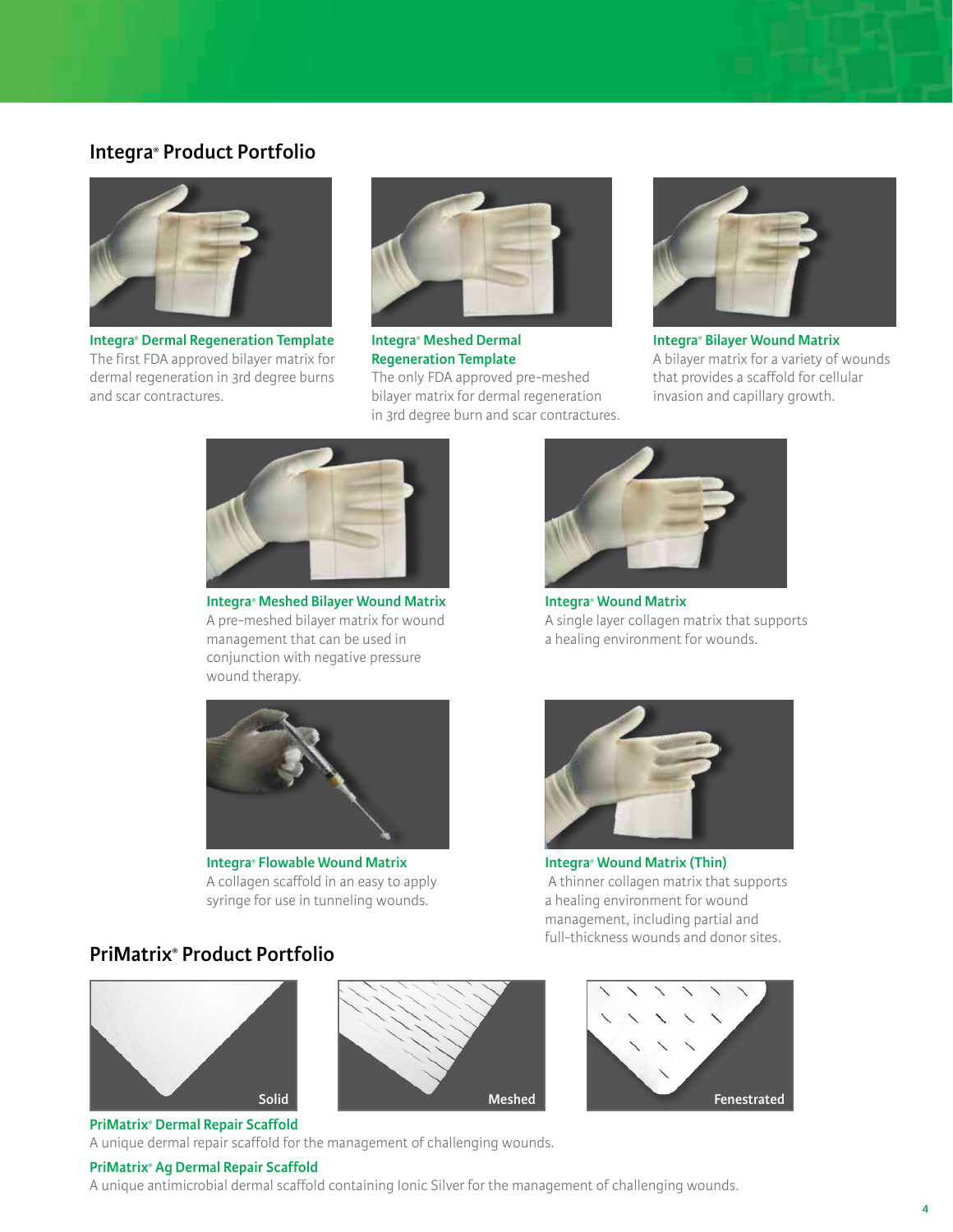## **Brief Summary**

**Consult Package Insert for Full Prescribing Information**

#### **Integra® Dermal Regeneration Template**

#### **Integra® Meshed Dermal Regeneration Template Description**

Integra® Dermal Regeneration Template, available in Meshed and Non-Meshed configurations<br>(Integra template) is a bilayer membrane system for skin replacement. The dermal replacement layer is made of a porous matrix of fibers of cross-linked bovine tendon collagen and glycosaminoglycan (chondroitin-6-sulfate) that is manufactured with a controlled porosity and defined degradation rate. The epidermal substitute layer is made of a thin polysiloxane (silicone) layer to control moisture loss from the wound.

Integra template is provided sterile and non-pyrogenic. The inner foil pouch and product should be handled using sterile technique. Integra template should not be re-sterilized.

#### **Indications**

Integra template is indicated for the postexcisional treatment of life-threatening full-thickness or deep partial-thickness thermal injuries where sufficient autograft is not available at the time of excision or not desirable due to the physiological condition of the patient.

Integra template is also indicated for the repair of scar contractures when other therapies have failed or when donor sites for repair are not sufficient or desirable due to the physiological condition of the patient.

Integra template is also marketed as Integra® Omnigraft™ Dermal Regeneration Matrix. Omnigraft is indicated for the use in the treatment of partial and full-thickness neuropathic diabetic foot ulcers that are greater than six weeks in duration, with no capsule, tendon or bone exposed, when used in conjunction with standard diabetic care.

#### **Contraindications**

Use of Integra template is contraindicated in patients with known hypersensitivity to bovine collagen or chondroitin materials.

Integra template should not be used on clinically diagnosed infected wounds.

#### **Warnings and Precautions**

Excision of the wound must be performed thoroughly to remove all coagulation eschar and nonviable tissue. Integra template will not "take" to nonviable tissue. Leaving any remaining nonviable tissue may create an environment for bacterial growth.

Hemostasis must be achieved prior to applying Integra template. Inadequate control of bleeding will interfere with the incorporation of Integra template.

#### **Precautions**

There have been no clinical studies evaluating Integra template in pregnant women. Caution should be exercised before using Integra template in pregnant women. Such use should occur only when the anticipated benefit clearly outweighs the risk.

In clinical trials, the use of Integra template was evaluated in a small number of patients with chemical, radiation, or electrical burns. A surgeon's decision to use Integra template on these wounds should be based on their evaluation of the wound and its suitability to excisional therapy, the likelihood that a viable wound bed will be created by excision, and whether the possible benefit outweighs the risk in this patient population.

The extent of scarring associated with the use of this product has not been determined.

#### **Adverse Events**

#### **Burn Patients**

Integra template has been found to be well tolerated in 4 prospective clinical trials involving 444 burn patients. There were no reports of clinically significant immunological or histological responses to the implantation of Integra template. There were no reports of rejection of Integra template.

Adverse events reported in the Integra template clinical trials include death, sepsis, apnea, heart<br>arrest, pneumonia, kidney failure, multisystem failure, and respiratory distress. With the exception of wound fluid accumulation, positive wound cultures, and clinical wound infection, none were directly related to the use of Integra template.

In these clinical trials, data were collected regarding wound infection. The consequences of infection at sites treated with Integra template included partial or complete loss of take (incorporation into the wound bed) of Integra template. Infection rates in sites treated with Integra template in these three clinical trials supporting the PMA ranged from 14 to 55%. The overall infection rate for the Postapproval Study was 16.3%.

Adverse events in the Postapproval study were similar to those observed in the previous clinical trials and are common in populations of critically ill burn patients regardless of type of treatment used. There were no trends noted. There were six adverse events which were rated by the investigator as being related. These events were all single occurrences except for sepsis (2). These adverse events occurring in <1% of the safety population.

Incidence of adverse events occurring in >1% of the safety population in the Post-approval Study are as follows: Sepsis (23.1%), Death (13.9%), Infection (2.8%), Thrombophlebitis (2.8%), Kidney Failure (2.8%), Necrosis (2.3%), Hemorrhage (2.3%), Heart Arrest (1.9%), Apnea (1.9%), Pneumonia (1.9%), Allergic Reaction (1.4%), Fever (1.4%), Multisystem Failure (1.4%), Atrial Fibrillation (1.4%), Gastrointestinal Hemorrhage (1.4%), Kidney Abnormal Function (1.4%).

#### **Contracture Release Patients**

The following adverse events were reported in a Reconstructive Surgery Study involving 20 patients with 30 anatomical sites and a Retrospective Reconstruction Contracture Survey involving 89 patients and 127 anatomic sites.

Incidence of adverse events in the Reconstructive Contracture Surgery Study and Retrospective Contracture Reconstruction Survey are as follows: Infection (0.0%), Fluid under Silicone Layer (0.0%), Partial graft loss (Integra) (0.0%), Failure to take (Integra) (0.0%), Shearing/Mechanical shift (3.3%), Hematoma (16.7%), Granulation tissue formation (0.0%), Delayed Healing (0.0%), Separation of the Silicone Layer (0.0%), Seroma (0.0%), Pruritis (0.0%), Epidermal autograft loss >15% (6.7%), Epidermal autograft loss <15% (23.3).

There were no infections reported in the Reconstructive Surgery Study and the reported infection rate was 20.5% in the Retrospective Contracture Reconstruction Survey. No deaths were reported.

#### **Diabetic Foot Ulcer Patients**

All adverse events that were reported in the study evaluating Omnigraft for the treatment of diabetic foot ulcers at a frequency of ≥ 1% in either cohort are presented in Table 1 in the Instructions for Use. This table includes adverse events that were both attributed to and not attributed to treatment. The most common adverse events experienced by patients treated with Omnigraft were: wound infection (15%); new, worsening, or recurring wounds (14%); pain around the wound (9%); infection beyond the wound (either cellulitis or osteomyelitis, 14%); swelling (5%); nausea (5%); worsening health condition (4%). These adverse events occurred in a similar or lower percentage of patients treated with Omnigraft compared to patients treated with standard wound care alone. The sale of Integra template is restricted to clinicians who have completed a company sponsored training program. Product training is available at ilstraining.com

#### **Integra® Bilayer Wound Matrix Indications**

Integra® Bilayer Matrix Wound Dressing is indicated for the management of wounds including: partial and full-thickness wounds, pressure ulcers, venous ulcers, diabetic ulcers, chronic vascular ulcers, surgical wounds (donor sites/grafts, post-Moh's surgery, post-laser surgery, podiatric, wound dehiscence), trauma wounds (abrasions, lacerations, second-degree burns, and skin tears) and draining wounds. The device is intended for one-time use.

#### **Contraindicatons**

•This device should not be used in patients with known sensitivity to bovine collagen or chondroitin materials.

• The device is not indicated for use in third-degree burns.

#### **Precautions**

• Do not resterilize. Discard all opened and unused portions of Integra® Bilayer Matrix Wound Dressing. • Device is sterile if the package is unopened and undamaged. Do not use if the package seal is broken.

- Discard device if mishandling has caused possible damage or contamination. • Integra® Bilayer Matrix Wound Dressing should not be applied until excessive exudate, bleeding,
- acute swelling and infection are controlled. • Debridement or excision must be done thoroughly to remove any remaining necrotic tissue that may cause infection.
- The following complications are possible with the use of wound dressings. If any of the conditions occur, the device should be removed: infection, chronic inflammation (initial application of wound dressings may be associated with transient, mild, localized inflammation), allergic reaction, excessive redness, pain or swelling.

#### **Integra® Meshed Bilayer Wound Matrix Indications**

Integra® Meshed Bilayer Wound Matrix is indicated for the management of wounds including: partial and full-thickness wounds, pressure ulcers, venous ulcers, diabetic ulcers, chronic vascular ulcers, surgical wounds (donor sites/ grafts, post-Moh's surgery, post-laser surgery, podiatric, wound dehiscence), trauma wounds (abrasions, lacerations, second-degree burns, and skin tears) and<br>draining wounds. Integraª Meshed Bilayer Wound Matrix may be used in conjunction with negative pressure wound therapy. The device is intended for one-time use.

#### **Contraindications**

• This device should not be used in patients with known sensitivity to bovine collagen or chondroitin materials.

- This device is not indicated for use in third-degree burns.
- When used with Negative Pressure Wound Therapy, follow Contraindications for the specific Negative Pressure Wound Therapy device utilized, such as in the presence of:
- Exposed arteries, veins, organs, anastomotic sites or nerves
- Malignancy in the wound Untreated osteomyelitis
- Untreated malnutrition
- Necrotic tissue (with or without eschar present)
- Non-enteric and unexplored fistulas
- Sensitivity to silver (if silver dressings are used)

#### **Warnings And Precautions**

• Do not resterilize. Discard all opened and unused portions of Integra® Meshed Bilayer Wound Matrix.

- Device is sterile if the package is unopened and undamaged. Do not use if the package seal is broken. Discard device if mishandling has caused possible damage or contamination.
- Integra® Meshed Bilayer Wound Matrix should not be applied until excessive exudate, bleeding, acute swelling and infection are controlled.
- Debridement or excision must be done thoroughly to remove any remaining necrotic tissue that may cause infection.
- Do not stretch, expand, spread or remesh the device.
- The following complications are possible with the use of wound dressings. If any of the conditions occur, the device should be removed: infection, chronic inflammation (initial application of wound dressings may be associated with transient, mild, localized inflammation), allergic reaction, excessive redness, pain or swelling.
- When used with Negative Pressure Wound Therapy, follow Warnings and Precautions for the specific Negative Pressure Wound Therapy device utilized, such as:
- Precautions for patients who are or may be receiving anticoagulant therapy or suffering from difficult hemostasis;
- Excessive bleeding is a serious risk associated with the application of suction to wounds and may result in death or serious injury. Careful patient selection, in view of the above-stated contraindications, warnings and precautions, is essential. Carefully monitor the wound and collection circuit for any evidence of a change in the blood loss status of the patient. Notify the Physician of any sudden or abrupt changes in the volume or the color of exudate.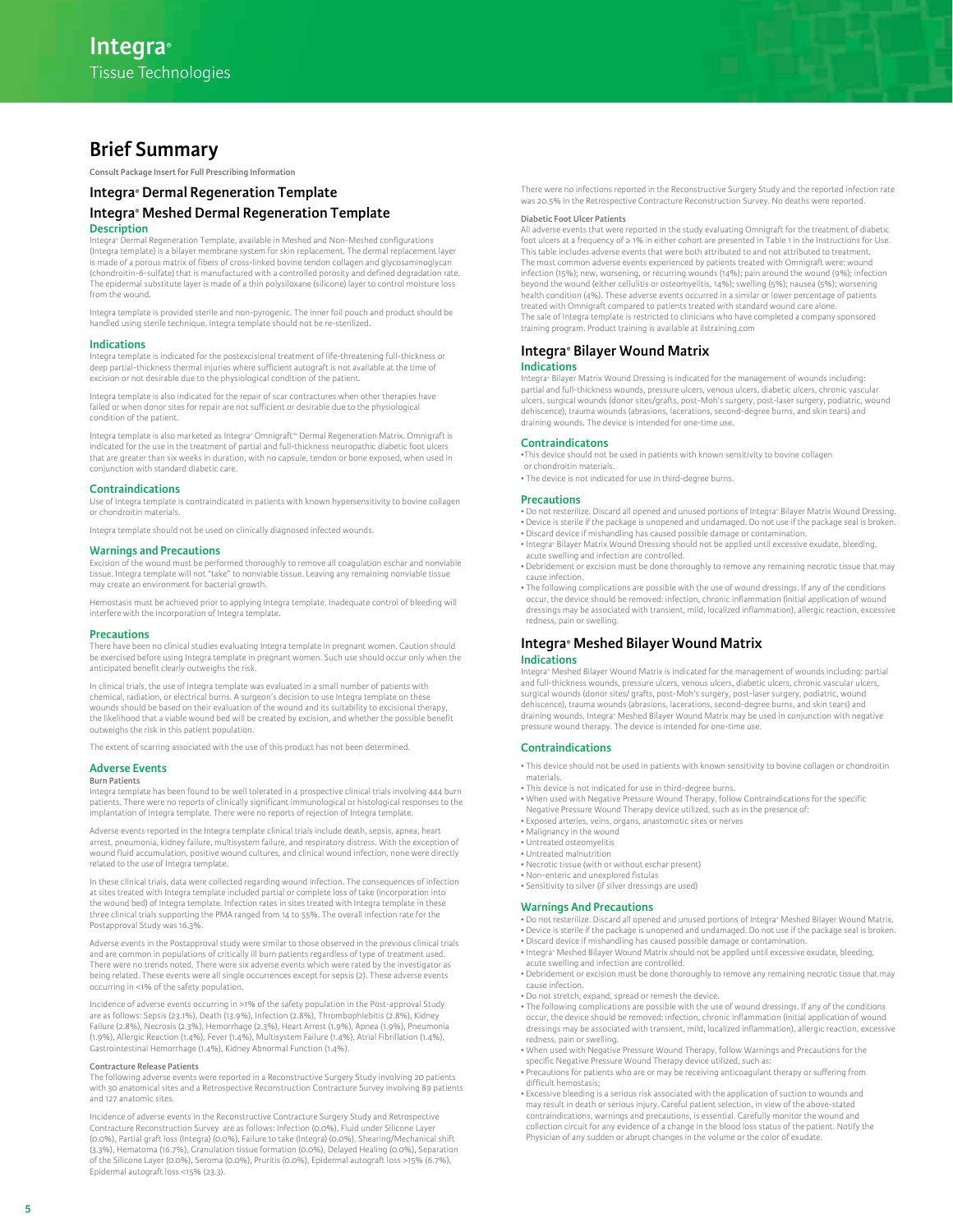## **Brief Summary**

**Consult Package Insert for Full Prescribing Information**

#### **Integra® Wound Matrix**

#### **Indications**

Integra® Matrix Wound Dressing is indicated for the management of wounds including: partial and full-thickness wounds, pressure ulcers, venous ulcers, diabetic ulcers, chronic vascular ulcers, tunneled/undermined wounds, surgical wounds (donor sites/grafts, post-Moh's surgery, post-laser surgery, podiatric, wound dehiscence), trauma wounds (abrasions, lacerations, second-degree burns, stagery, politicity, would democrately, trading wounds (abrassoris, ideality skin tears) and draining wounds. The device is intended for one-time use.

#### **Contraindicatons**

• This device should not be used in patients with known sensitivity to bovine collagen or chondroitin materials.

• The device is not indicated for use in third degree burns.

#### **Precautions**

• Do not resterilize. Discard all opened and unused portions of Integra<sup>®</sup> Matrix Wound Dressing.

• Device is sterile if the package is unopened and undamaged. Do not use if the package seal is broken. • Discard device if mishandling has caused possible damage or contamination.

- Integra® Matrix Wound Dressing should not be applied until excessive exudate, bleeding, acute swelling and infection are controlled.
- Debridement or excision must be done thoroughly to remove any remaining necrotic tissue that may cause infection.
- The following complications are possible with the use of wound dressings. If any of the conditions occur, the device should be removed: infection, chronic inflammation (initial application of wound dressings may be associated with transient, mild, localized inflammation), allergic reaction, excessive redness, pain or swelling.

## **Integra® Wound Matrix (Thin)**

#### **Indications**

Integra® Wound Matrix (Thin) is indicated for the management of wounds including: partial and fullthickness wounds, pressure ulcers, venous ulcers, diabetic ulcers, chronic vascular ulcers, tunneled/ undermined wounds, surgical wounds (donor sites/grafts, post-Moh's surgery, post-laser surgery, podiatric, wound dehiscence), trauma wounds (abrasions, lacerations, second-degree burns, skin tears) and draining wounds. The device is intended for one-time use.

#### **Contraindications**

• This device should not be used in patients with known sensitivity to bovine collagen or chondroitin materials.

• The device is not indicated for use in third degree burns.

#### **Precautions**

- Do not resterilize. Discard all opened and unused portions of Integra Wound Matrix and Integra® Wound Matrix (Thin).
- Device is sterile if the package is unopened and undamaged. Do not use if the package seal is broken. • Discard device if mishandling has caused possible damage or contamination.
- Integra® Wound Matrix and Integra® Wound Matrix (Thin) should not be applied until excessive exudate, bleeding, acute swelling and infection are controlled.

• Debridement or excision must be done thoroughly to remove any remaining necrotic tissue that may cause infection.

• The following complications are possible with the use of wound dressings. If any of the conditions occur, the device should be removed: infection, chronic inflammation (initial application of wound dressings may be associated with transient, mild, localized inflammation), allergic reaction, excessive redness, pain or swelling

#### **Integra® Flowable Wound Matrix**

#### **Indications**

Integra® Flowable Wound Matrix is indicated for the management of wounds including: partial and full-thickness wounds, pressure ulcers, venous ulcers, diabetic ulcers, chronic vascular ulcers, tunneled/undermined wounds, surgical wounds (donor sites/grafts, post-Moh's surgery, post-laser surgery, podiatric, wound dehiscence), trauma wounds (abrasions, lacerations, second-degree burns, skin tears) and draining wounds. The device is intended for one-time use.

#### **Contrindications**

• This device should not be used in patients with known sensitivity to bovine collagen or chondroitin materials.

• The device is not indicated for use in third degree burns.

#### **Precautions**

• Do not resterilize. Discard all opened and unused portions of Integra® Flowable Wound Matrix. • Device is sterile if the package is unopened and undamaged. Do not use if the package seal is broken.

• Discard device if mishandling has caused possible damage or contamination.

- Integra® Flowable Wound Matrix should not be applied until excessive exudate, bleeding, acute swelling and infection are controlled.
- Debridement or excision must be done thoroughly to remove any remaining necrotic tissue that may cause infection.
- The following complications are possible with the use of wound management products: infection, chronic inflammation (initial application of wound dressings may be associated with transient, mild, localized inflammation), allergic reaction, excessive redness, pain, or swelling. If any of these conditions occur, the device should be removed.

#### **PriMatrix® Dermal Repair Scaffold Description**

PriMatrix is an acellular dermal tissue matrix derived from fetal bovine dermis. The device is supplied sterile in a variety of sizes to be trimmed by the surgeon to meet the individual patient's needs.

#### **Indications**

PriMatrix is intended for the management of wounds that include:

- Partial and full thickness wounds
- Pressure, diabetic, and venous ulcers
- Second-degree burns
- Surgical wounds—donor sites/grafts, post-Moh's surgery, post-laser surgery, podiatric, wound dehiscence
- Trauma wounds —abrasions, lacerations, and skin tears
- Tunneled/undermined wounds
- **Contraindications**

• Draining wounds

PriMatrix is not designed, sold, or intended for use except as indicated.

PriMatrix should not be used for patients with a known history of hypersensitivity to collagen or bovine products.

This device is not indicated for use in third-degree burns.

#### **Potential Complications**

The following complications are possible. If any of these conditions occur, the device should be removed.

- Infection
- Chronic Inflammation
- Allergic reaction
- Excessive redness, pain, swelling, or blistering

## **PriMatrix® Ag Antimicrobial Dermal Repair Scaffold**

**Description** crobial is an acellular dermal tissue matrix derived from fetal bovine dermis. The device is supplied sterile in a variety of sizes to be trimmed by the surgeon to meet the individual patient's needs. The Ionic Silver content is intended to prevent microbial colonization of the device.

Ionic silver is a broad spectrum antimicrobial. PriMatrix® Ag Antimicrobial has been shown in CLSI Disc Susceptibility testing to be effective against a range of bacteria, including: Staphylococcus aureus, Staphylococcus epidermidis, Escherichia coli, Methicillin-Resistant Staphylococcus aureus (MRSA), Enterococcus faecium, Klebsiella pneumoniae, Listeria monocytogenes, Vancomycin-Resistant Enterococcus faecalis (VRE), Acinetobacter baumanni, and Streptococcus pyrogenes (Group A).

#### **Indications**

PriMatri® Ag Antimicrobial is intended for the management of wounds that include:

- Partial and full thickness wounds
- Pressure, diabetic, and venous ulcers
- Second-degree burns
- 
- Surgical wounds—donor sites/grafts, post-Mohs surgery, post-laser surgery, podiatric, wound dehiscence
- Trauma wounds —abrasions, lacerations, and skin tears
- Tunneled/undermined wounds
- Draining wounds

#### **Contraindications**

PriMatrix® Ag Antimicrobial is not designed, sold, or intended for use except as indicated.

PriMatrix® Ag Antimicrobial should not be used for patients with a known history of hypersensitivity to silver, collagen, or bovine products.

This device is not indicated for use in third-degree burns.

#### **Warnings and Precautions**

Silver-containing compounds are known to cause a condition known as argyria, a silver-induced darkening of the skin. Frequent or prolonged use of PriMatrix® Ag Antimicrobial may result in skin discoloration.

#### **Potential Complications**

The following complications are possible. If any of these conditions occur, the device should be removed.

- Infection
- Chronic Inflammation
- Allergic reaction
- Excessive redness, pain, swelling, or blistering